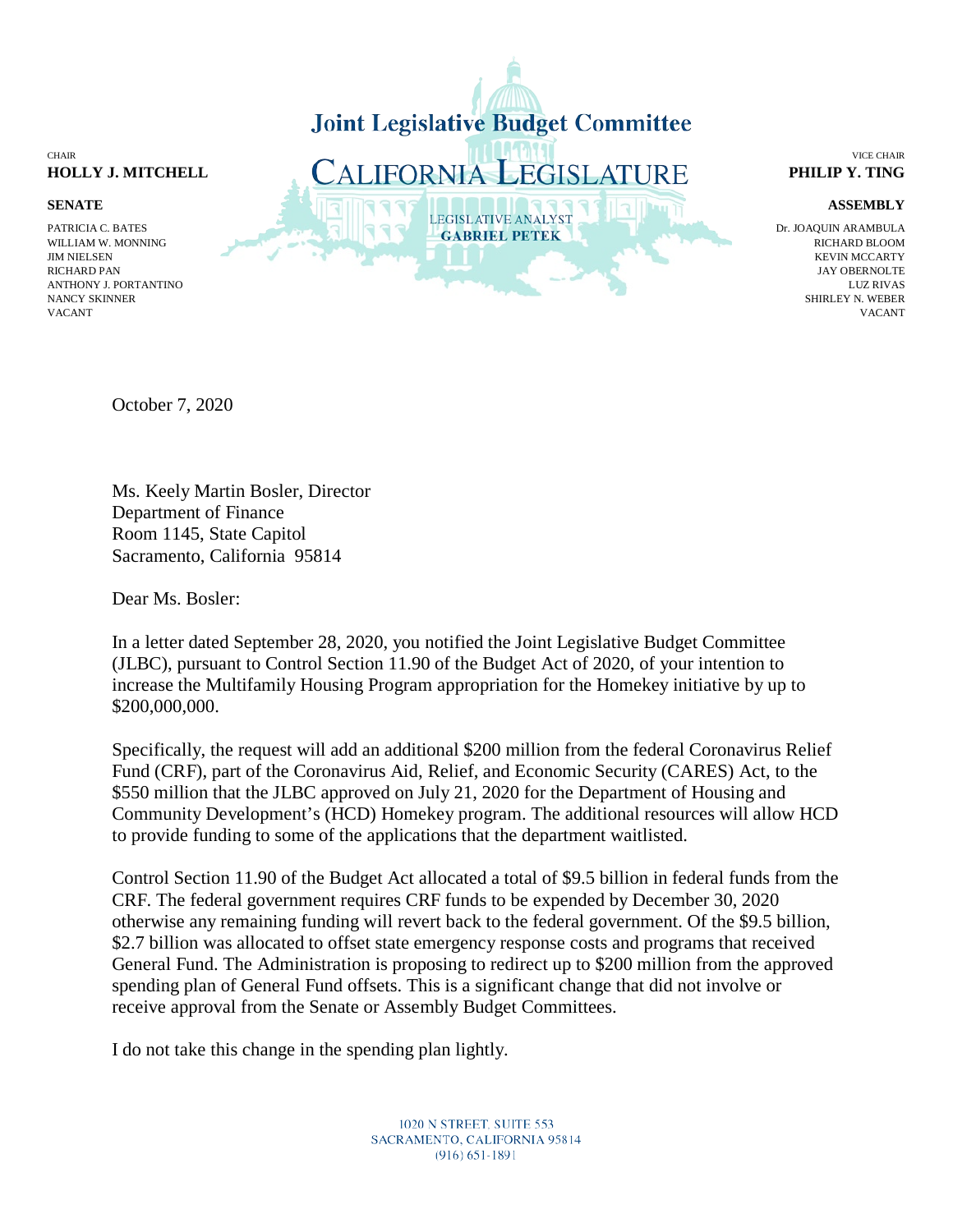In a letter sent to the JLBC on, October 5, 2020, the Legislative Analyst's Office (LAO) raised concerns about the lack of legislative involvement and believes the reallocation of funds is premature. The LAO letter specifically states that "the State Constitution entrusts the legislative branch with the power of appropriation. As such, we have serious concerns about the precedent set by such a proposal, both in the context of the Section 11.90 process and more broadly." In addition, the LAO argues that "it is too early to know whether the full offset will be achieved or not."

Given the severity of the COVID-19 crisis, there are innumerable programs that serve vulnerable families and individuals that are in need of additional funding therefore we do not want to return any of the funds and are very cognizant of the spending deadline established by the federal government. Had the Legislature known that there was \$200 million in funding available to respond to the pandemic, in addition to addressing homelessness, we may have identified some other funding priorities.

For example, food insecurity has grown since the onset of the pandemic. According to the Center for Care Innovations, "food insecurity is surging and food banks are struggling to meet the need." An allocation of \$75 million to California's foodbanks would help address the increased requests for assistance and provide additional resources as the holidays approach and demand historically increases.

Child care providers have also faced major challenges in responding to COVID-19. According to a July 2020 report from the University of California, Berkeley, "the COVID-19 pandemic is having a devastating economic and human impact on California child care centers, forcing hundreds of them to close while others remain open at the risk of illness to both children and staff." Since most of California's schools remain closed, child care providers are now having to assist school-aged children with distance learning. Care of these children is driving family care providers over budget and threatening the disenrollment of foster care children who are in the Child Care Bridge program. Additional threatened disenrollment would target essential worker families who were added during the pandemic. Enacted trailer bill language requires these families to be funded through October and then transitioned into regular subsidized slots this fall, however that funding is being diverted to care for the school-age children who remain in child care due to the school closures. An additional \$100 million would help offset some of these costs and help support a system that is providing a critical service to our essential workers and other working parents.

An additional \$125 million of one-time funding for the State Supplementary Payment (SSP) program would increase a monthly grant for a recipient by approximately \$100. The cash assistance would help some of our most vulnerable low-income seniors and people with disabilities pay for housing, food, and other necessities.

Renters who have seen a reduction or loss in their income have experienced significant financial hardship due to COVID-19. Many cities, counties, and non-profits have setup programs to prevent additional homelessness by helping low-income and unemployed tenants with rental